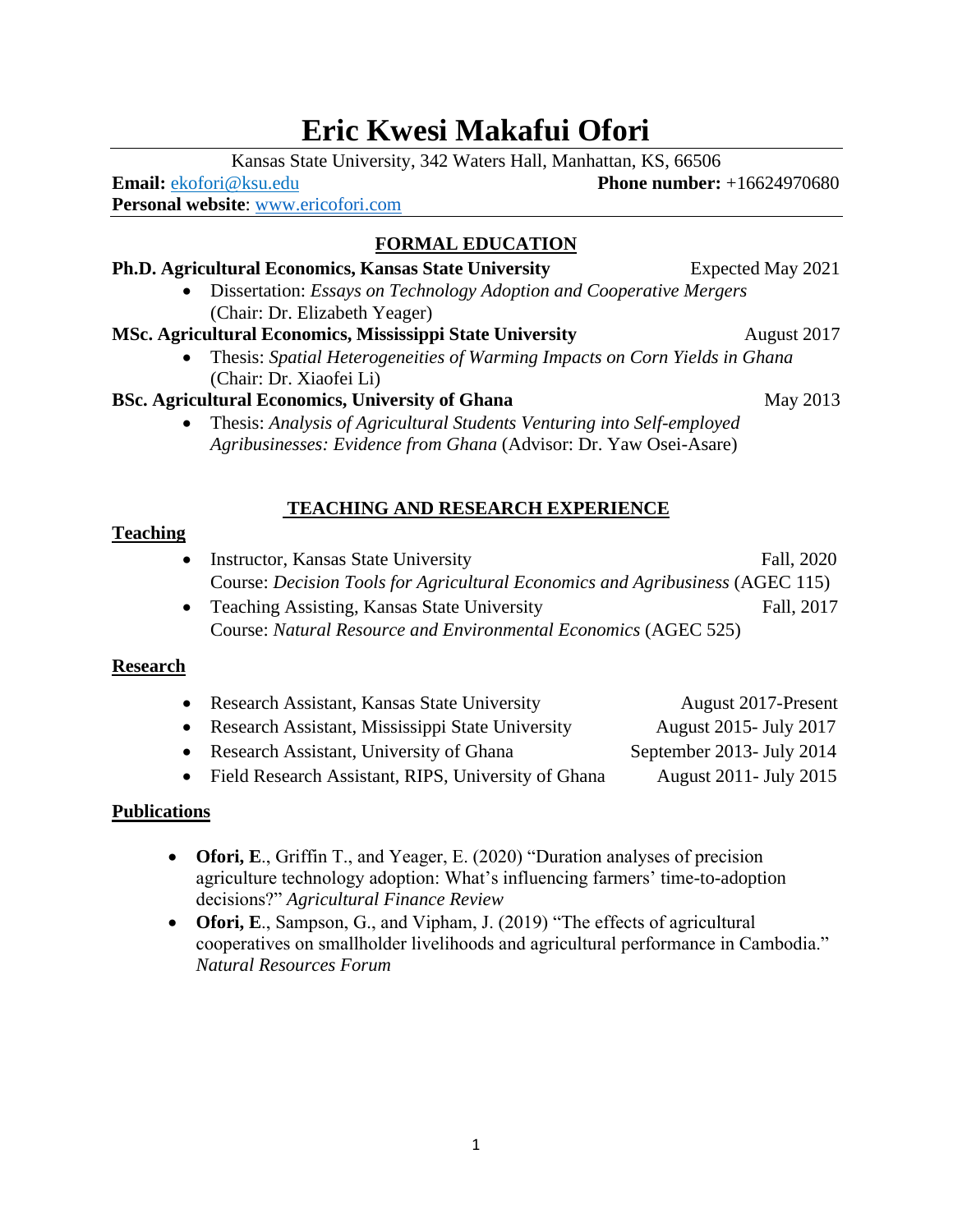#### **Works in Progress**

- Identifying spatial heterogeneities of warming impacts on corn yields and assessing potential climate smart agriculture mitigation strategies: Evidence from Ghana
- Smallholder participation in agricultural commodities markets via agricultural cooperatives: Evidence from Ghana
- Heterogenous adoption patterns of precision agriculture technology and productivity effects

## **Conference Presentations**

- **Ofori, E**., Yeager, E., and Briggeman B. "Agricultural Cooperative Mergers and Efficiency Gains: An Ex-Ante Analysis" Selected Paper, *Southern Agricultural Economics Association Annual Meeting*, Louisville, KY, February 2020
- **Ofori, E**., Tsiboe F., and Xia, T. "Imported and Local Rice Substitutability in Ghana: A Demand Analysis" Selected Poster, *Southern Agricultural Economics Association Annual meeting*, Louisville, KY, February 2020
- **Ofori, E**., Harri, A., and Li, X. "Spatial Heterogeneities of Warming Impacts on Corn Yields in Ghana." Selected Paper, *Southern Agricultural Economics Association Annual Meeting*, Mobile, AL, February 2017
- **Ofori, E**., and Osei-Asare, Y. "Analysis of Agricultural Students in Sub-Saharan Africa Venturing into Self-employed Agribusinesses: Empirical Evidence from the University of Ghana." Selected Paper, *Agricultural and Applied Economics Association Annual Meeting*, Boston, MA, August 2016

## **FELLOWSHIPS/GRANNTS**

- NCR-SARE Graduate Student Grant Program. (\$14,955). "Kansas Cover Crop Seed Variety Optimization Tool." **Ofori, E.**, (Project Director), Griffin T. (Primary Mentor) *(Under Review)*
- CoBank Research Fellowship. (\$5,000) **"**Cooperative mergers and efficiency gains: An ex-ante analysis." **Ofori, E.**, (Project Director), Yeager, E., and Briggeman, C.B. (Primary Mentors)

## **LEADERSHIP AND PROFESSIONAL SERIVCES**

- Journal Referee, Agronomy Journal July 2020 Present
- President, International Coordinating Council, KSU May 2019- April 2020
- Electoral Commissioner, GAAS, University of Ghana May 2012- April 2013
- Member, African Student Union, KSU August 2017- Present
- Member, Southern Agricultural Economics Association January 2017- Present
- Member, Agricultural and Applied Economics Association January 2016-Present

- 
-